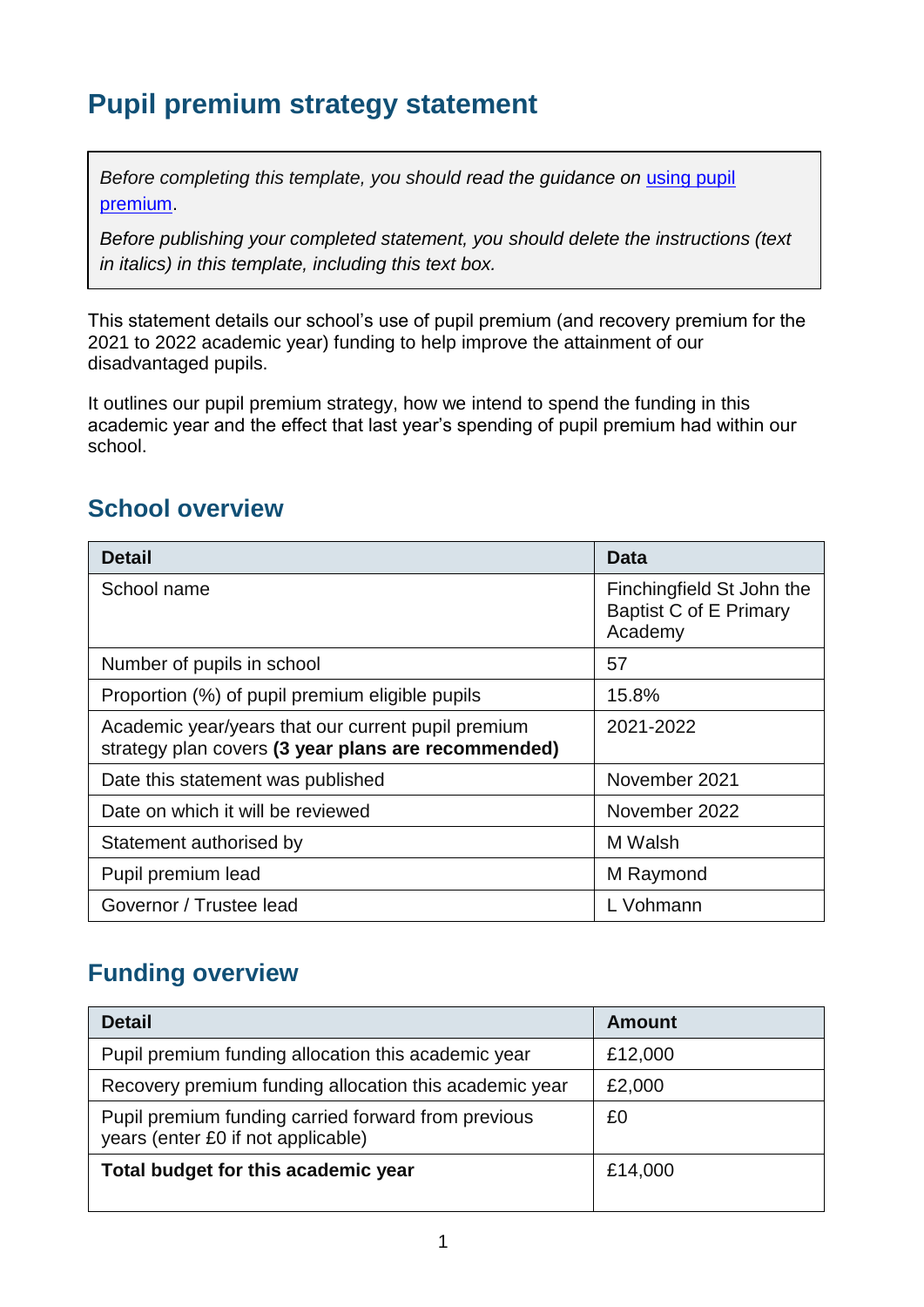# **Part A: Pupil premium strategy plan**

### **Statement of intent**

The fundamental objective for this strategy is to enable and equity of learning and learning opportunities and experiences for disadvantaged pupils.

The current strategy focuses on removing the barriers to learning that disadvantage children experience: these barriers may be academic, social, emotional, mental health, well-being or trauma in their home lives.

The key principles of the strategy are:

- Removing barriers to learning
- Creating equity of opportunity
- Personalising the strategy to individual needs

### **Challenges**

This details the key challenges to achievement that we have identified among our disadvantaged pupils.

| <b>Challenge</b><br>number | <b>Detail of challenge</b>                                                                                             |
|----------------------------|------------------------------------------------------------------------------------------------------------------------|
|                            | Weak oral language skills including speech and language and<br>communication skills                                    |
|                            | Social, emotional, mental health and well- being                                                                       |
| 3                          | Low income families requiring additional support with trips (including<br>residential) and extra-curricular activities |
|                            | Low attainment on entry into school                                                                                    |
| 5                          | Limited fine motor skills development impacting writing skill development and<br>sustainability of writing             |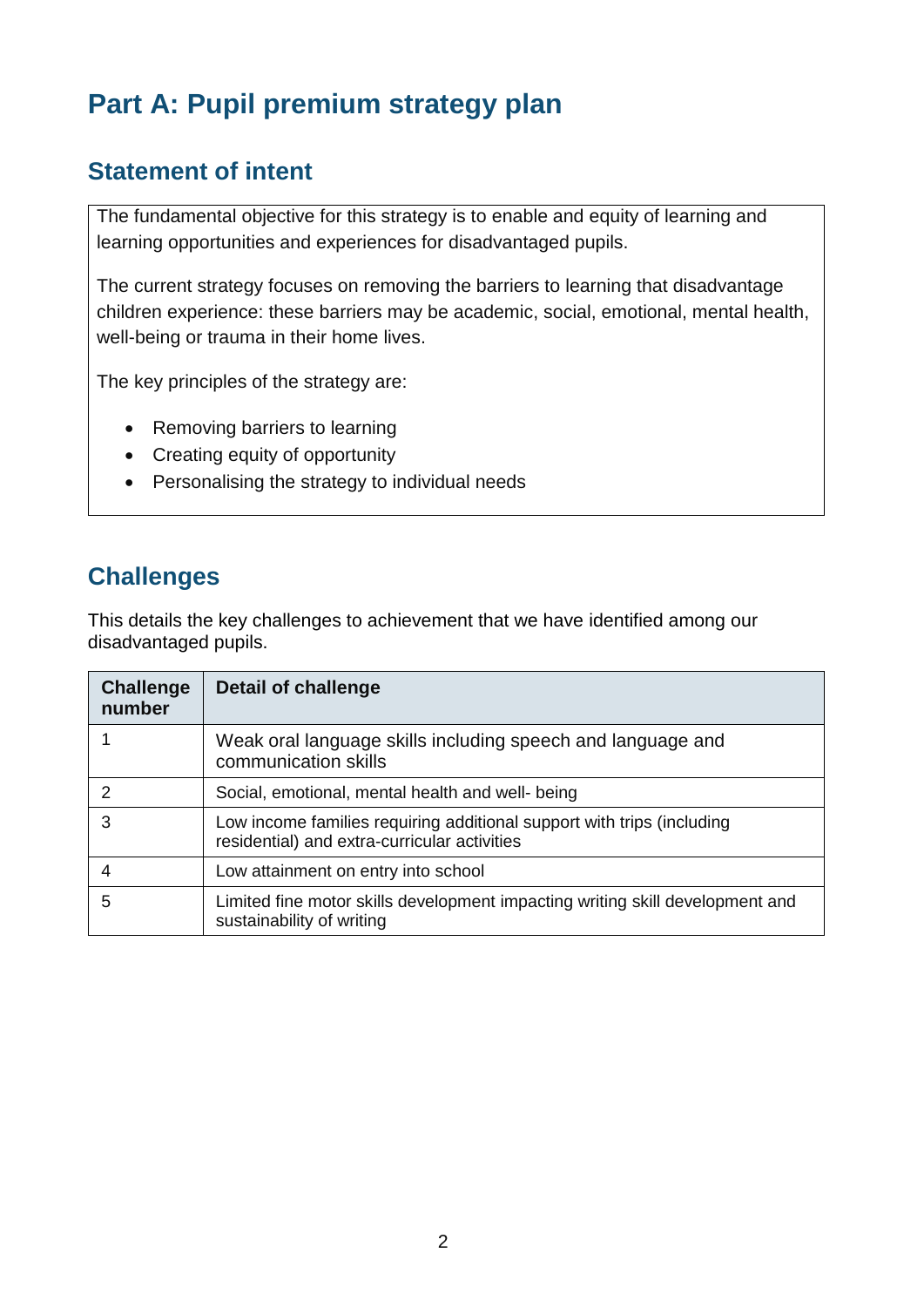## **Intended outcomes**

This explains the outcomes we are aiming for **by the end of our current strategy plan**, and how we will measure whether they have been achieved.

| Intended outcome                                                                                  | <b>Success criteria</b>                                                                                                                                       |
|---------------------------------------------------------------------------------------------------|---------------------------------------------------------------------------------------------------------------------------------------------------------------|
| Pupils attaining the same level of<br>attainment as their peers in all areas of<br>the curriculum | Pupils speech and language attainment in<br>line with their peers by the end of year 1                                                                        |
|                                                                                                   | Pupils achieve expected phonics screening<br>expectations in line with their peers by the<br>end of year 2                                                    |
|                                                                                                   | Increased number of pupils achieving<br>expectations and greater depth at year 6                                                                              |
| Pupils feel emotionally safe and comfortable<br>so that they are able to focus on their learning  | Pupil attendance in line with all pupils                                                                                                                      |
| and personal development                                                                          | Pupil learning behaviours in class and<br>around school in line with their peers and<br>school expectations                                                   |
|                                                                                                   | Pupils demonstrating greater resilience and<br>self-control when facing challenges,<br>particularly in social situations both inside<br>and outside of school |
|                                                                                                   | All learning environments are safe,<br>supportive, inclusive and welcoming                                                                                    |
|                                                                                                   | Emotional support, mental health and well-<br>being given a high priority by all stake<br>holders                                                             |
| Pupils are able to access and freely take part<br>in all aspects of school life with no barriers  | Pupils are able to access extra-curricular<br>activities, alongside peers, resulting in<br>families having greater support                                    |
|                                                                                                   | Greater opportunities for all pupils to<br>represent the school                                                                                               |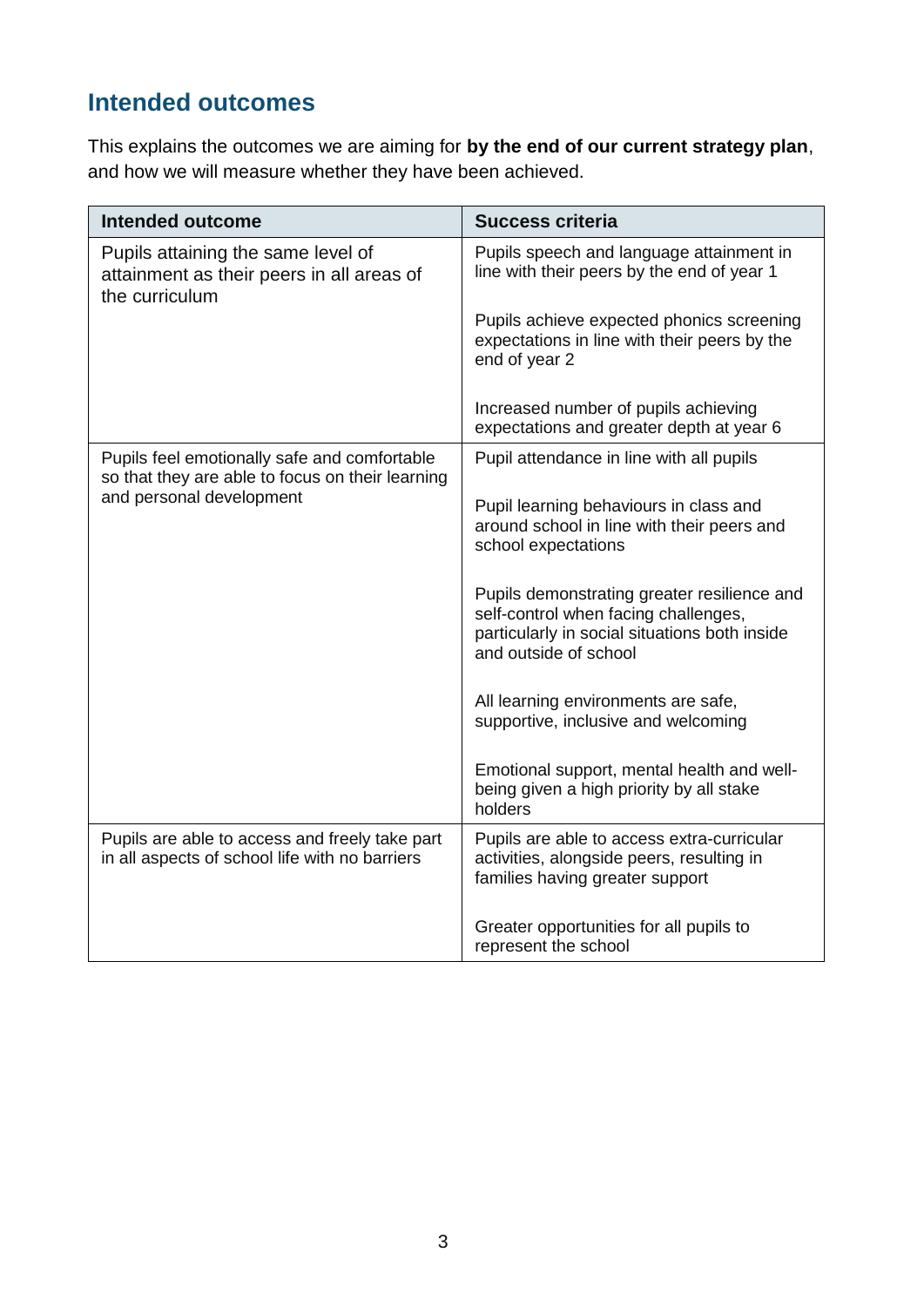### **Activity in this academic year**

This details how we intend to spend our pupil premium (and recovery premium funding) **this academic year** to address the challenges listed above.

| <b>Activity</b>               | <b>Evidence that supports this</b><br>approach                                                                                                                                                                                                                                                                                    | <b>Challenge</b><br>number(s)<br>addressed |
|-------------------------------|-----------------------------------------------------------------------------------------------------------------------------------------------------------------------------------------------------------------------------------------------------------------------------------------------------------------------------------|--------------------------------------------|
| <b>SAFE Team</b>              | A variety of our children require<br>additional emotional and mental health<br>support which often presents as a<br>barrier to their learning. The<br>individualised support that this early<br>intervention provides each child, their<br>families and siblings aids the child's<br>opportunities to learn and make<br>progress. | 2, 4                                       |
| <b>Emotional First Aiders</b> | Early emotional and mental health<br>within the classroom, before SAFE<br>team involvement, offers an initial<br>support to aid learning and progress                                                                                                                                                                             | 2, 4                                       |

#### **Teaching (for example, CPD, recruitment and retention)**

#### **Targeted academic support (for example, tutoring, one-to-one support structured interventions)**

| <b>Activity</b>                           | Evidence that supports this<br>approach                                                                                                                                                                                                                               | <b>Challenge</b><br>number(s)<br>addressed |
|-------------------------------------------|-----------------------------------------------------------------------------------------------------------------------------------------------------------------------------------------------------------------------------------------------------------------------|--------------------------------------------|
| Speech and Language<br>Support            | Early support of children's language<br>development has had a significant<br>impact on improving reading and writing<br>outcomes at both key stages, by<br>ensuring firm foundations are<br>established.                                                              | 1, 4                                       |
| <b>Additional Fine Motor</b><br>resources | EYFS and KS1 have seen a decline in<br>fine motor development over recent<br>years. This has started to have an<br>impact on KS2, handwriting skills in<br>particular. Additional resources,<br>intervention and programmes are<br>ensuring progress within this area | 5                                          |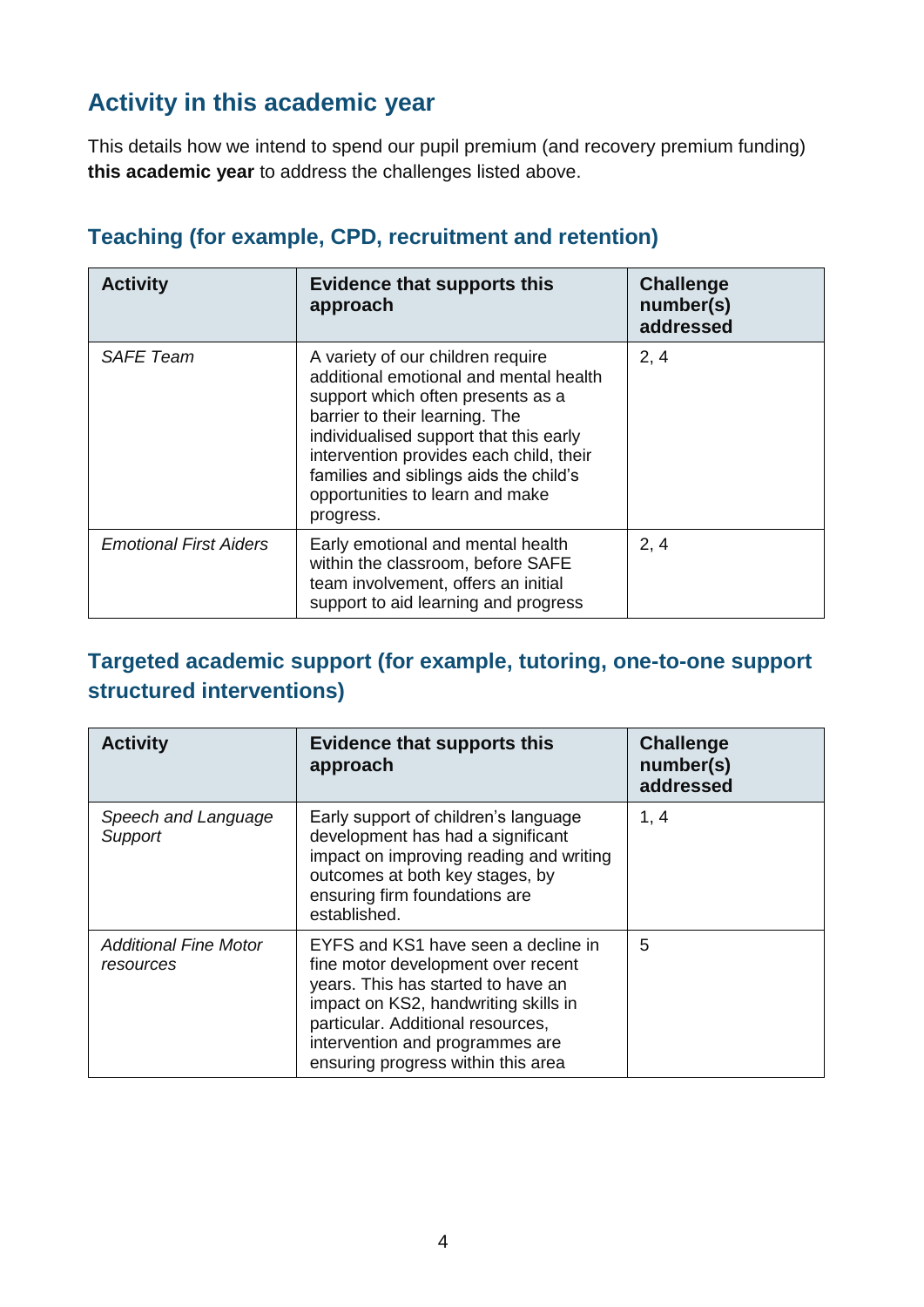## **Wider strategies (for example, related to attendance, behaviour, wellbeing)**

| <b>Activity</b>                                                       | <b>Evidence that supports this</b><br>approach                                                                                                                                                                                  | <b>Challenge</b><br>number(s)<br>addressed |
|-----------------------------------------------------------------------|---------------------------------------------------------------------------------------------------------------------------------------------------------------------------------------------------------------------------------|--------------------------------------------|
| Funding trips/visits,<br>visitor experiences and<br>residential trips | Disadvantaged children often thrive in<br>the stimulating environment and with<br>new experiences that these<br>opportunities provide.                                                                                          | 3                                          |
| Providing equipment or<br>funds for extra-<br>curricular activities   | This provides children with an<br>opportunity to further develop their<br>sense of self and belonging to a<br>team/club/group. Often having an<br>increased positive effect on their<br>emotional, mental health and well-being | 3, 2                                       |